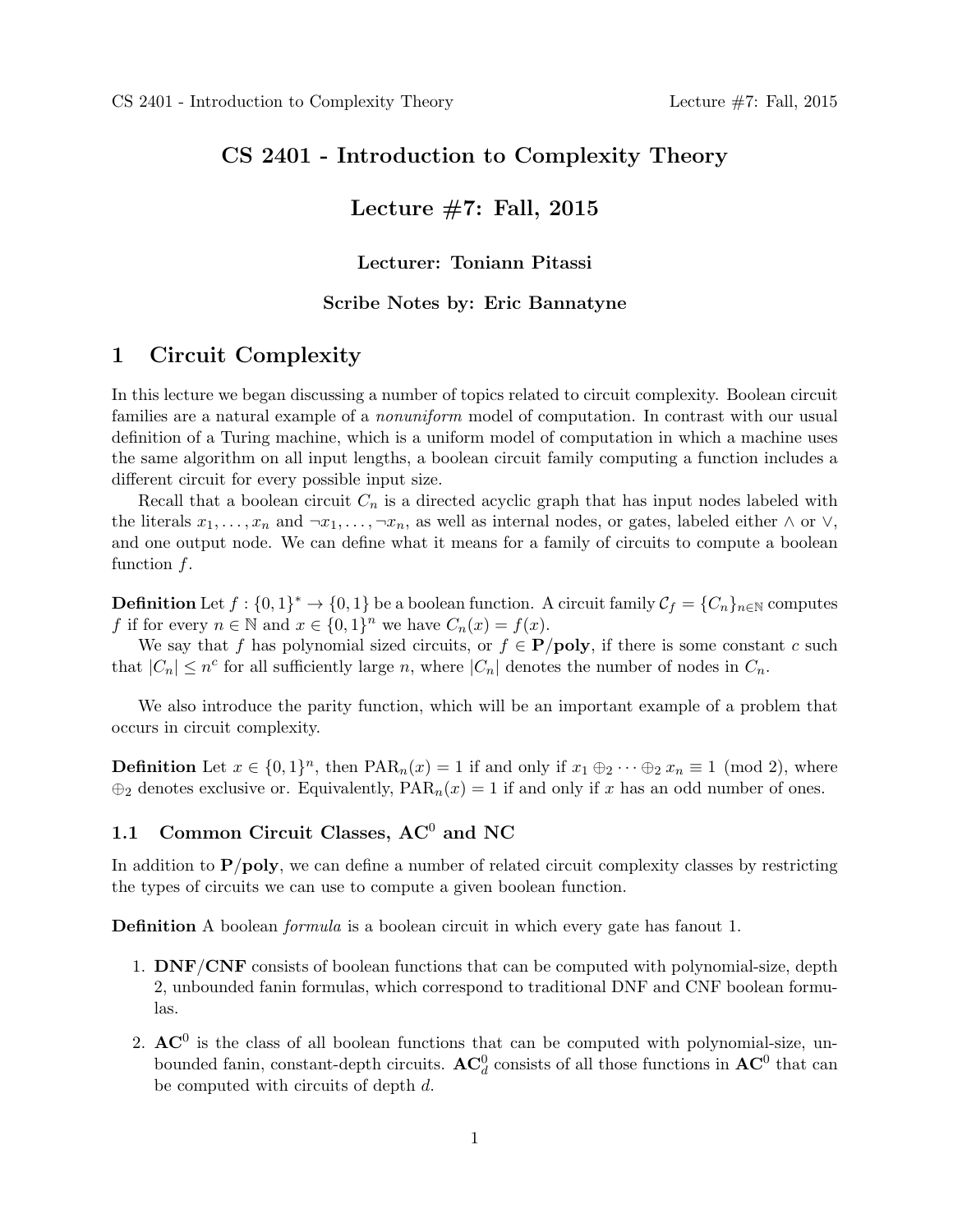3.  $\mathbf{NC}^i$  is the class of all boolean functions that can be computed with polynomial-size, fanin 2, depth  $O(\log^i n)$  circuits. The class **NC** is the union of **NC**<sup>*i*</sup> over all  $i \in \mathbb{N}$ . Functions in **NC** can also be viewed as those functions which can be computed efficiently in parallel.

The following chain of inclusions is known:

$$
DNF/CNF \subseteq AC^0 \subseteq NC^1 \subseteq NC^2 \subseteq \cdots \subseteq NC \subseteq P/poly \tag{1}
$$

It is conjectured that problems in **NP** do not have polynomial-sized circuit families, that is, that **NP**  $\nsubseteq$  **P***/***poly**. In particular, since **P**  $\subseteq$  **P***/***poly**, a proof of this conjecture would imply that  $P \neq NP$ . A primary aim of proving circuit lower bounds is to find some explicit function, ideally in **NP** (or at least **NEXP**) that cannot be computed in one of the above circuit complexity classes.

We can show, by a simple counting argument, that almost all functions on *n* bits *do not* have polynomial size circuits. Firstly, there are  $2^{2^n}$  different boolean functions on *n* bits. Second, a circuit of size *s* can be represented as a string encoding an adjacency list in which 2 bits specify the type of each gate, and for each wire, 2 log *s* bits specify the endpoints of the wire, requiring  $s(2+2\log s)$  bits in total. Thus there are at most  $s2^{s(2+2\log s)}$  circuits of size at most *s*. Taking  $s = 2<sup>n</sup>/(10n)$ , there are at most  $2<sup>0.4<sup>n</sup>+2n+2</sup>$  circuits of size *s*, which is much smaller than  $2<sup>2<sup>n</sup></sup>$  for sufficiently large *n*. In particular, the value of the ratio

$$
\frac{2^{0.4^n + 2n + 2}}{2^{2^n}}
$$

decreases quickly to zero as *n* increases.

#### **1.2 Circuit Complexity of Parity and Other Problems**

We can show that *n*-bit parity is in  $NC^1$  by constructing, for each  $n \in \mathbb{N}$ , a balanced boolean circuit (which will have depth  $O(\log n)$ ) to compute  $\text{PAR}_n(x)$  for every  $x \in \{0,1\}^n$ . Below is an example for  $n = 8$ .



In the above circuit, each XOR gate  $x \oplus y$  can be rewritten as  $(x \vee y) \wedge (\overline{x} \wedge \overline{y})$ . We can also show that any DNF formula computing PAR*<sup>n</sup>* must have size exponential in *n*.

**Theorem 1** *Any DNF formula computing*  $\text{PAR}_n$  *has size at least*  $2^n/2$ *.*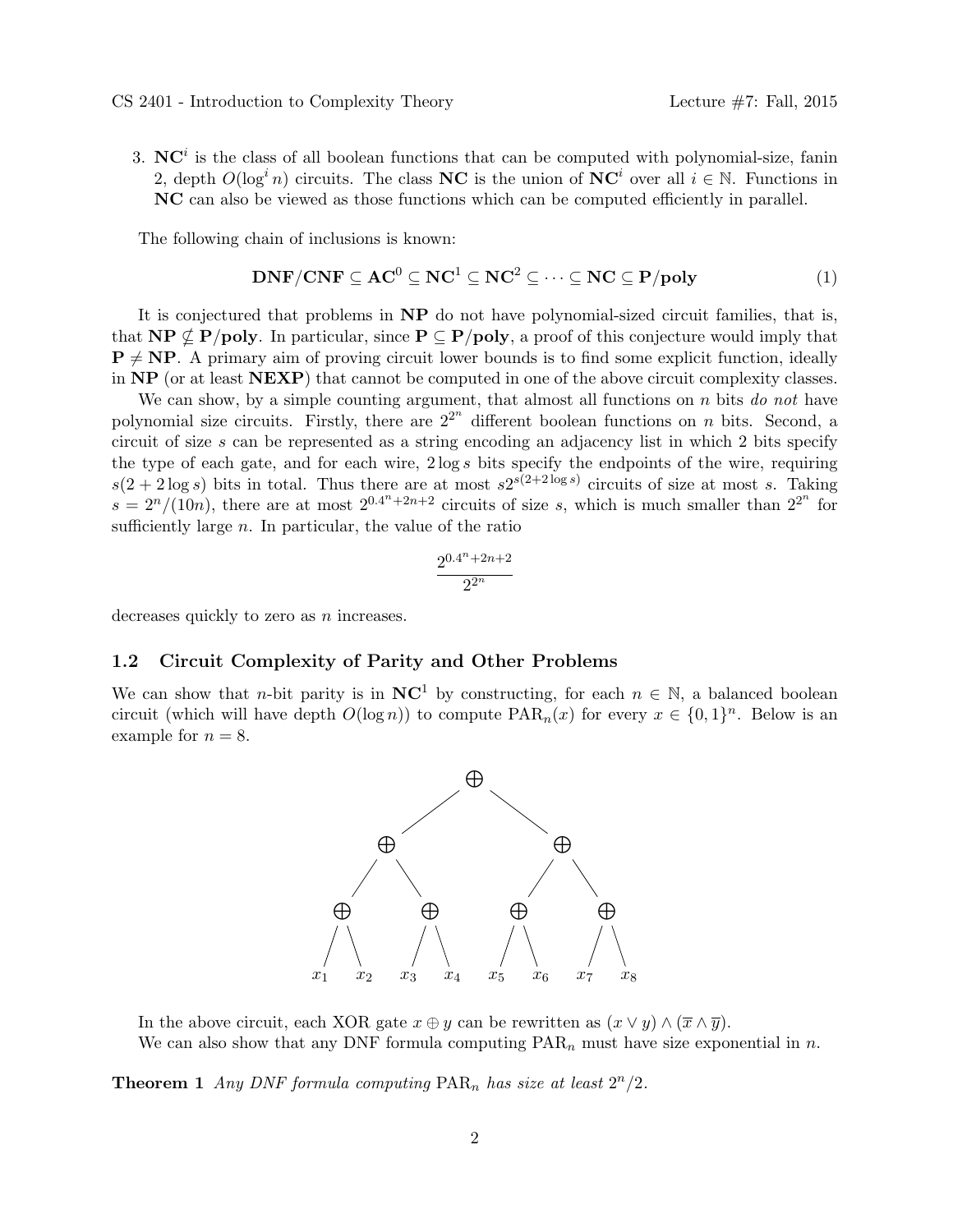**Proof** Suppose *f* is some DNF formula that computes PAR*<sup>n</sup>* on *n* bits. We can observe the following facts:

- 1. Every term in *f* must have size exactly *n*. This is because if a variable is missing from some term in f, then the final value of  $\text{PAR}_n(x)$  will depend on that variable, since the value of that variable will determine whether the number of ones in *x* is even or odd.
- 2. Each term is satisfied by only one assignment to the bits of *x*.

Therefore the total number of terms in *f* must be greater than or equal to the number of inputs *α* such that  $PAR_n(\alpha) = 1$ , which is equal to  $2^n/2$ .

A similar argument also shows that parity requires exponential size CNF formulas. A harder result shows that  $PAR_n$  is not in  $AC^0$ . Another major result by Ryan Williams shows that there is a function in **NEXP** that is not in **ACC**. Here, the class **ACC** can be thought of as "**AC**<sup>0</sup> with counting," in which we also allow circuits to include gates that count modulo a fixed integer.

It's also possible to show that basic arithmetic operations, such as binary addition and multiplication, are in **NC**<sup>1</sup> . In the case of addition, the standard gradeschool algorithm requires us to maintain a carry bit at each step. This method requires a circuit of depth that is linear in the number of bits in the input to compute the carry bits. However, this can be made more efficient by using *carry lookahead*. For instance, if we want to add the following binary numbers:

#### 1011011

#### 1101011

we can determine whether a carry is necessary at a given position by looking at the pairs of corresponding digits in the inputs. In particular, the pair  $\frac{1}{1}$  generates a carry bit, while  $\frac{0}{0}$  absorbs a carry bit, and  $\frac{1}{0}$  and  $\frac{0}{1}$  propagate an existing carry bit. Thus the carry bits can be determined by a shallow circuit, and in particular a circuit of logarithmic depth.

#### **1.3 Monotone Circuit Classes**

In addition to our usual circuit complexity classes, we can also define an analogous set of *monotone* circuit classes  $\mathbf{mAC}^0$ ,  $\mathbf{mNC}^1$ ,  $\mathbf{mNC}^2$ ,...,  $\mathbf{mNC}$  and  $\mathbf{mP/poly}$ . The definition of each of these classes is identical to its corresponding complexity class defined above, with the additional restriction that the boolean circuits used cannot include negations. Thus the input gates consist only of positive literals.

We say that a boolean function  $f: \{0,1\}^n \to \{0,1\}$  is monotone if for any input  $\alpha \in \{0,1\}^n$ such that  $f(\alpha) = 1$ , then  $f(\alpha') = 1$  if  $\alpha' \in \{0,1\}^n$  can be obtained from  $\alpha$  by flipping some zero bits to be ones.

For example, the function  $CLIQUE<sub>n,k</sub>$ , which takes as input the adjacency matrix of an undirected graph *G* on *n* vertices and outputs 1 iff *G* contains a clique of size *k*, is a monotone function. This is because if a graph contains a *k*-clique and we add a new edge (thereby flipping a bit in the adjacency matrix from 0 to 1), the resulting graph will still contain a clique of size *k*.

Just like with the circuit classes defined above, we have the following chain of inclusions for monotone circuit classes:

$$
\mathbf{mAC}^0\subseteq \mathbf{mNC}^1\subseteq \mathbf{mNC}^2\subseteq\cdots\subseteq \mathbf{mNC}\subseteq \mathbf{mP/poly}.
$$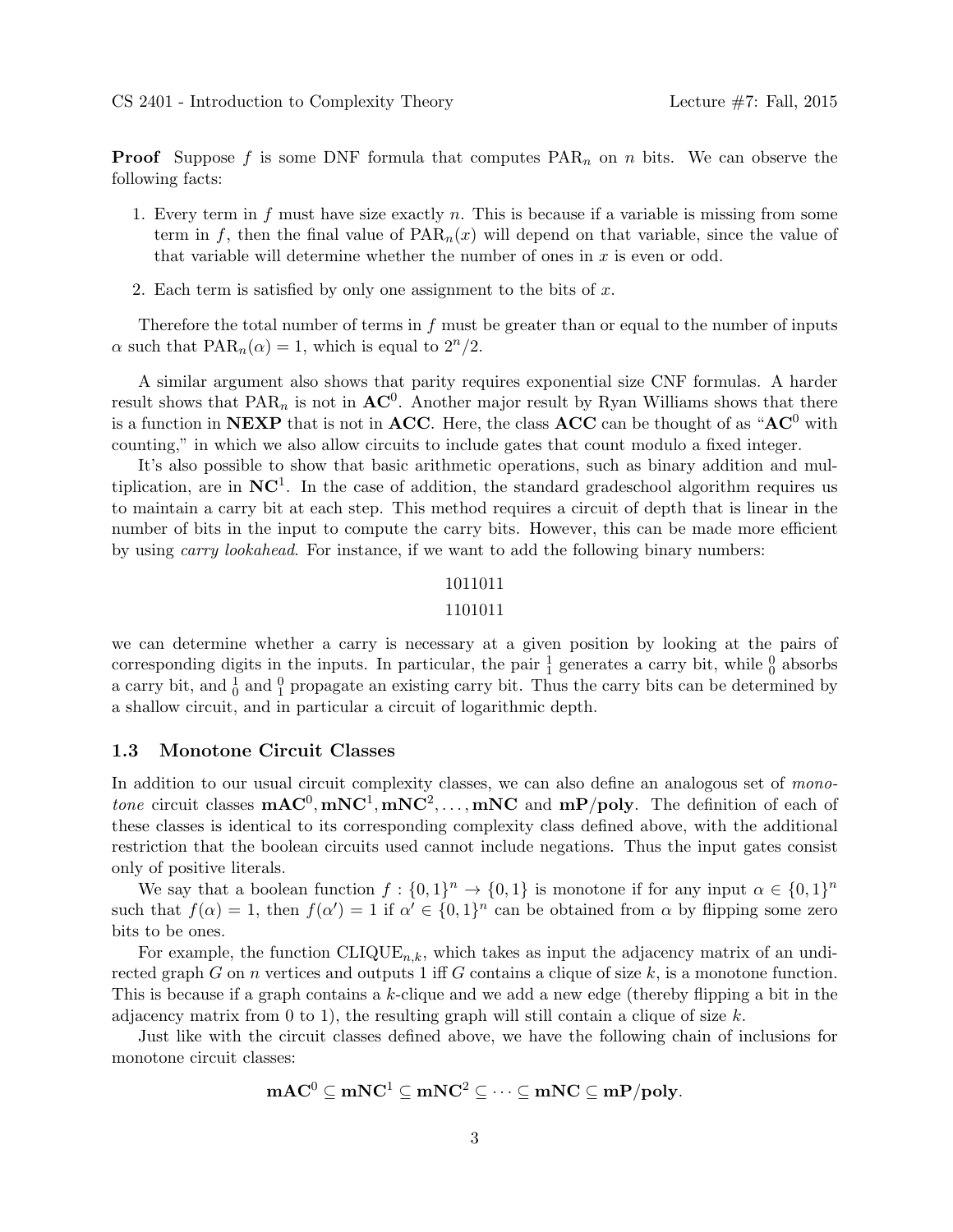However, while it is unknown whether any of the classes in (1) are equal, it is known that each of these inclusions for monotone circuit classes is strict.

Given any boolean function *f*, we can derive a collection of monotone functions known as the *slice functions* of *f*.

**Definition** Let  $f: \{0,1\}^n \to \{0,1\}$  be a boolean function. For each  $i \in \{0,\ldots,n\}$ , we can define the *i*th *slice* of *f* to be the function

$$
f_i(x) = \begin{cases} 1 & \text{if } x \text{ has more than } i \text{ 1's} \\ f(x) & \text{if } x \text{ has exactly } i \text{ 1's} \\ 0 & \text{if } x \text{ has fewer than } i \text{ 1's} \end{cases}
$$

for every  $x \in \{0, 1\}^n$ .

In particular, it is easy to see that every slice  $f_i$  is monotone, regardless of whether  $f$  itself is monotone. One of the main reasons for studying slice functions is related to a result due to Berkowitz, establishing a relationship between the complexity of monotone and non-monotone circuits for slice functions. Namely, that a non-monotone circuit of size *s* computing a slice function  $f: \{0,1\}^n \to \{0,1\}$  can be converted to a monotone circuit of size at most  $2s + O(n \log^2 n)$ . This is done by introducing the idea of a *pseudo-negation*, which enables us to emulate the behaviour of NOT gates using monotone circuits for slice functions. In particular, this result means that a superpolynomial lower bound for the monotone circuit size of a slice function would also imply the lower bound for non-monotone circuits.

# **1.4 NC**<sup>1</sup> **and Polynomial Sized Formulas**

It is also possible to view the class  $NC<sup>1</sup>$  in terms of polysize formulas, without depth restrictions. This requires a useful lemma concerning binary trees.

**Lemma 2** If  $T$  is a binary tree of size  $|T|$ , then  $T$  contains a subtree  $T'$  such that

$$
\frac{1}{3}|T| \le |T'| \le \frac{2}{3}|T|.
$$

**Proof** If either the left or right subtree of *T* is within the desired range, then we are done. Otherwise, let  $T_1(0) = T_2(0) = T$ . Then for each  $k \geq 1$ , let  $T_1(k)$  (resp.  $T_2(k)$ ) be the smaller (resp. larger) of the left and right subtrees of  $T_2(k-1)$ .

Since  $|T_2(1)| > \frac{2}{3}$  $\frac{2}{3}|T|$ , there must be some *k* such that  $|T_2(k)| \leq \frac{2}{3}|T|$  but  $|T_2(k-1)| > \frac{2}{3}$  $\frac{2}{3}|T|$ . This is simply because  $T_2(j + 1)$  is a proper subtree of  $T_2(j)$ , and thus has at least one less node, for all *j* less than the height of *T*. To conclude the proof, we then have

$$
|T_2(k)| = |T_2(k-1)| - |T_1(k)| - 1 > \frac{2}{3}|T| - \frac{1}{3}|T| - 1 = \frac{1}{3}|T| - 1.
$$

Since  $|T_2(k)|$  is an integer, it follows that  $|T_2(k)| \geq \frac{1}{3}|T|$ .

Using the above lemma, we can prove the following theorem.